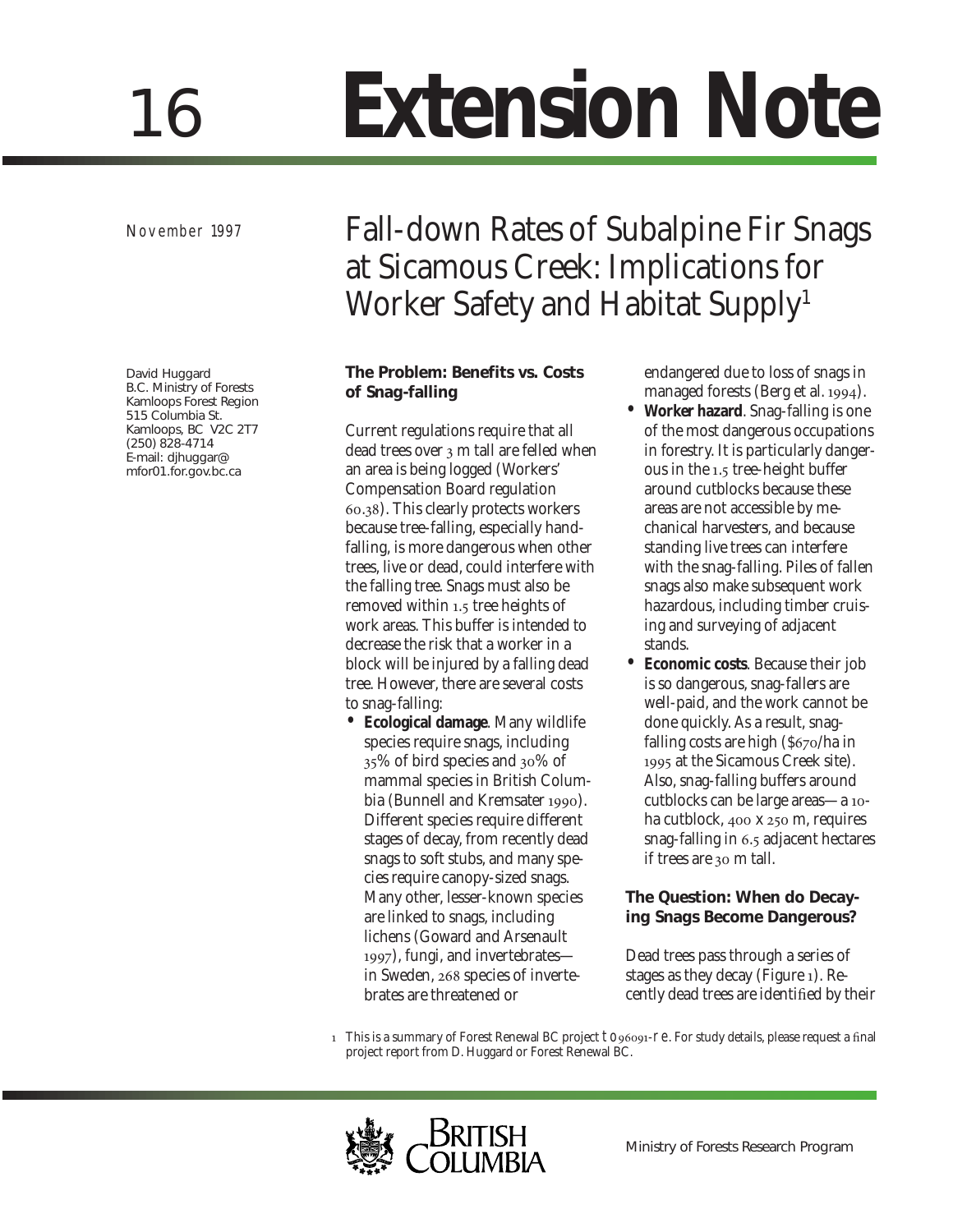

*Snag classes used in this study. Modified from Thomas (1979).*

red needles. The needles then fall off, leaving a "skeleton" snag with its fine branches intact. The fine branches are then lost, and the bark cracks. Later, larger branches and pieces of bark fall off, leaving a snag that is still hard, but with little or no bark or branch stubs. Finally, the wood softens and the snag decomposes into woody material on the ground.

Snags with extensive rotten wood are clearly more likely to fall over than live trees, but are recently dead trees any more dangerous than live trees? The Wildlife Tree Committee provides a procedure to assess the safety of individual snags, but this is timeconsuming, and may be as expensive as snag-falling over large areas. If there was an easily identified decay stage when snags become more dangerous than live trees, operators in the field could leave more recent snags without increasing the hazard to workers. This would reduce the costs, risks, and ecological damage of snag-falling.

#### **Study Methods**

This study was conducted to measure the fall-down rates of snags in the Engelmann Spruce – Subalpine Fir

(essf) biogeoclimatic zone at the Sicamous Creek Silvicultural Systems site.<sup>2</sup> It looked at subalpine fir snags with a diameter at breast height  $(dbh) ><sub>15</sub> cm$ , which are canopy or subcanopy stems in this forest. Subalpine fir snags at the site are created by endemic (non-outbreak), scattered, bark beetle attacks. Snags were classified in the stages above (Figure ) prior to operational snagfalling. We noted whether the top of the snag was broken (diameter at break  $>$  5 cm). Snags that had broken off at a height of less than  $15 \text{ m}$  were excluded from the study—from a safety perspective, they were considered the same as snags that had fallen.

A "life-table" approach (see Krebs ) was used to estimate fall-down rates of the different stages of snags shown in Figure 1. The life-table method is commonly used in wildlife population studies and in human life insurance calculations. As used here, it calculates the fall-down rates of different stages of snags by combining two sets of information: the abundance of the different stages in the forest, and the ages of the snags. (The "age" of a snag here means the number of years since the tree died.) The abundance of

The Sicamous Creek Silvicultural Systems research site is located in the essfwc2 biogeoclimatic zone in the mountains southeast of Sicamous, B.C.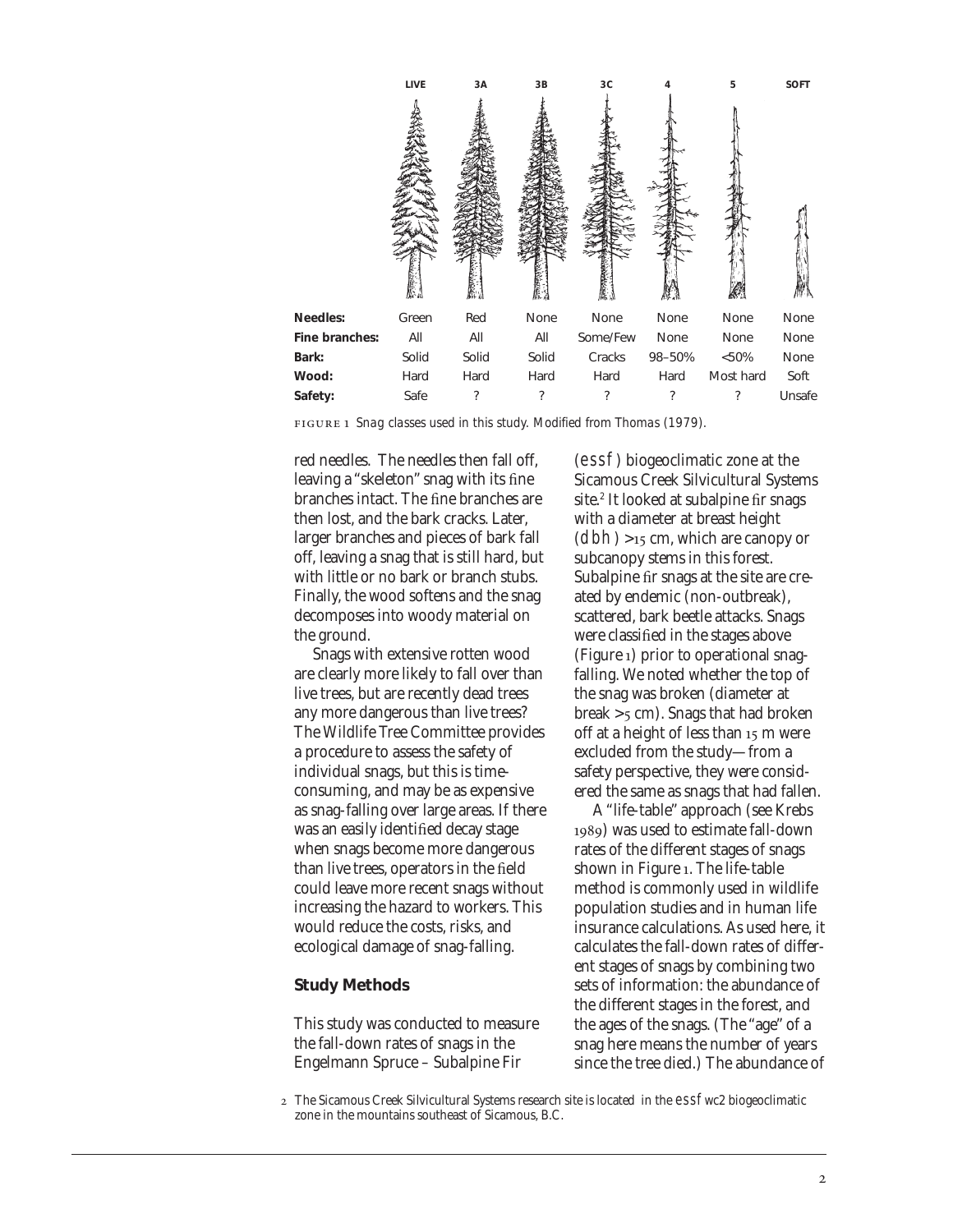the different classes is based on numerous sample plots and line transects across the study area. Ages of the snags (years since tree death) were measured by cross-dating, a technique that compares the ring pattern in a dead tree to the rings of many live trees, to determine the year the tree died. Approximately 30 snags of each decay class from  $3a$  to  $5$  were aged.

#### **Results**

Subalpine fir snags are abundant at the Sicamous Creek site, as they are in many mature essf stands (Table 1).

The abundance of snags means either that many snags have been produced recently, or that snags remain standing for a long time. The ages of the snags show that the latter is the case (Figure  $_2$ ). Many of the class  $_5$ 

| TABLE 1 Abundance of live trees and snags |
|-------------------------------------------|
| of different classes at Sicamous          |
| Creek ( $\geq$ 15 cm dbh and $\geq$ 15 m  |
| tall only)                                |
|                                           |

| Tree/snag class |    | Percent of stems* |
|-----------------|----|-------------------|
| Live            |    | 69.3              |
| Snags - hard    | 3A | 1.8               |
|                 | 3B | 7.9               |
|                 | 3C | 6.6               |
|                 | 4  | 11.7              |
|                 | 5  | 2.6               |

2% of stems are "soft" snags, but all of these are broken and  $\lt 15$  m tall.



*tree death*) *of standing snags in five profile classes.*

snags have been standing dead for over 70 years.

The life-table analysis of these two data sets gives the fall-down rates of each snag stage (Table 2). The results show that class  $3a$  and  $3b$  snags have low fall-down rates, while classes 4 and 5 are much more likely to fall down in a given year. Class  $3C$  is intermediate. This technique does not give the fall-down rate of live trees, but this rate is unlikely to be much lower than the  $0.2\%$  per year of the two most recent snag classes.

The percentage of snags with broken tops increased with decay stage (Figure  $3$ ). The percentage of  $3a$  snags with breaks is similar to the  $5-10\%$ estimated for live trees in the forest. After this class, the average annual rate of breakage is between  $0.5$  and  $1.5\%$ per year (shown by the slope of the line in Figure 3).

#### **Implications: Worker Safety**

In this study, subalpine fir snags in classes 32 and 3b had low fall-down rates. Fall-down rates for live trees are probably similiar or higher—this is currently being measured at the site. This indicates that these stems are no

 *Fall-down rates for subalpine fir snags in different decay classes at Sicamous Creek. Rates are the percentage of the class that fall down each year, or the annual percent chance of a particular snag falling down.*

|    | <b>Class Description</b>                         | Annual fall-<br>down rate $(\%)$ |
|----|--------------------------------------------------|----------------------------------|
| 3A | $"Red"$ — recently<br>dead with needles          | 0.20                             |
| 3B | "Skeleton" — no needles,<br>all fine branches    | 0.18                             |
| 3C | Losing fine branches,<br>bark cracking           | 0.70                             |
| 4  | Few fine branches.<br>98-50% bark left           | 3.73                             |
| 5  | Few branches, <50%<br>bark left, wood still hard | 6.04                             |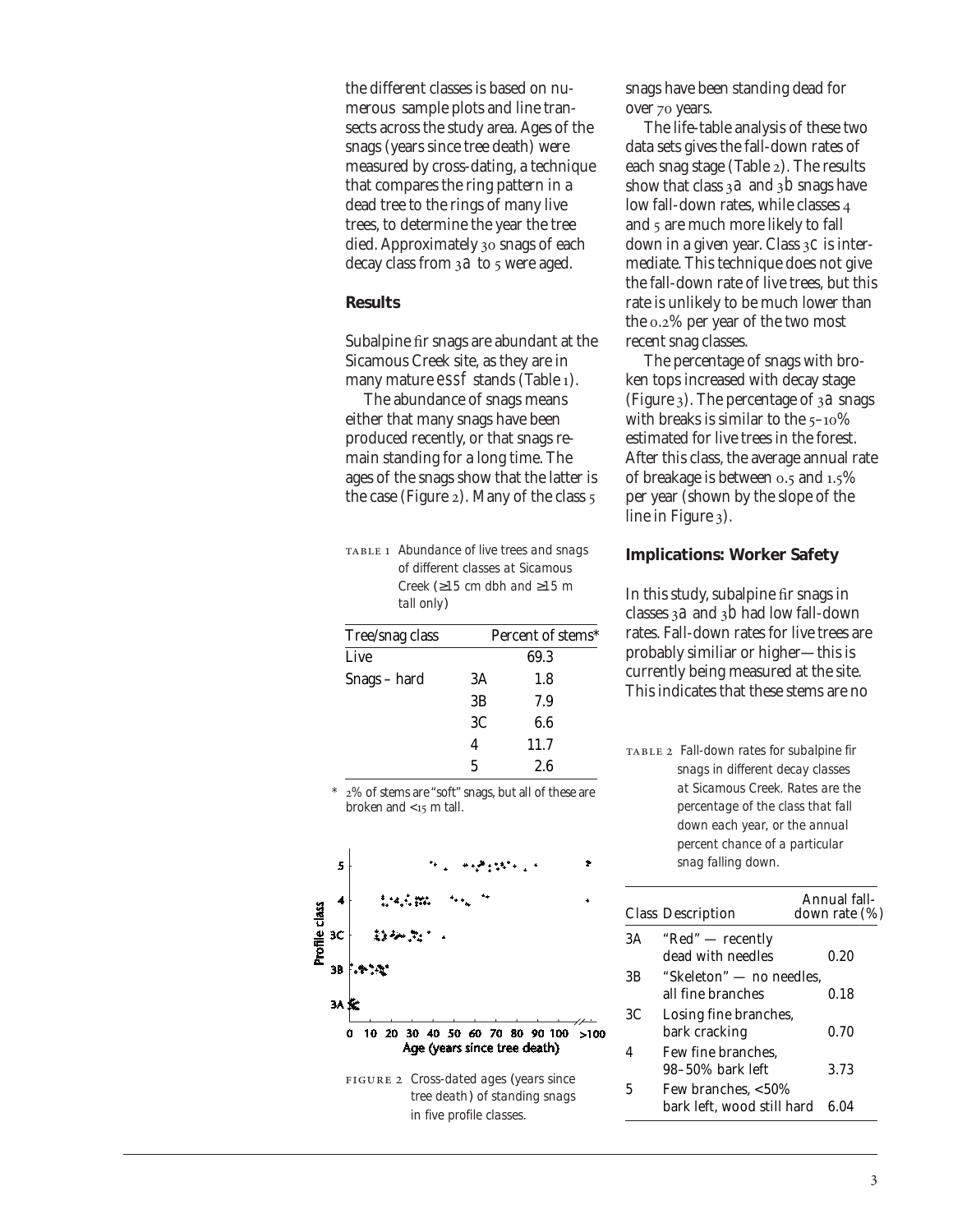

 *Percentage of snags with broken tops by decay class. Decay classes are plotted at their average age so that the slope indicates the annual rate of top breakage.*

more likely to fall on a worker than are live trees. Top breakage increases slightly in class  $3b$ , but is not common until class  $3C$ . Leaving class  $3a$  and b stems in the buffer adjacent to cutblocks should therefore not substantially increase hazards to workers. This class of snags would be even safer if obviously hazardous stems, such as leaning snags, were removed. This study does not address the stability of snags subjected to mechanical vibration from heavy ground equipment.

Class 32 and  $3b$  snags are easy to identify in the field. Because they

retain all their fine branches, the "red" and "skeleton" snags have the same shape as a live tree.  $3C$  snags, on the other hand, are losing their fine branches, and develop an obviously "scraggly," snag-like silhouette. In fact, snag-fallers often find it difficult to distinguish 32 and 3b snags from live trees in the poor light and snowy conditions typical of essf logging.

#### **Implications: Habitat Supply**

Leaving class  $3a$  and  $3b$  snags in partial cuts, or adjacent to clearcut blocks, not only retains these stages, it also allows older snag stages to recover more quickly. A simple model of snag dynamics on the landbase available for harvest was used to examine the effects of leaving class  $3a$  and  $3b$  snags versus falling all snags in or adjacent to two harvesting systems: a 3-entry uniform partial cut system, and a  $3$ pass clearcut system with 15 ha blocks. A 120-year rotation was assumed. The model used the snag abundances, transition ages from one class to the next, and fall-down rates from this study for the projections. The model projections for snags in classes  $3C$  and 4 are shown in Figure 4.

Several points are clear from these projections:



 *Examples of projections of abundances of two classes of snags under partial cut* (*p/c*) *and clearcut* (*c/c) systems, with and without retention of class 3A and 3B snags at harvest.*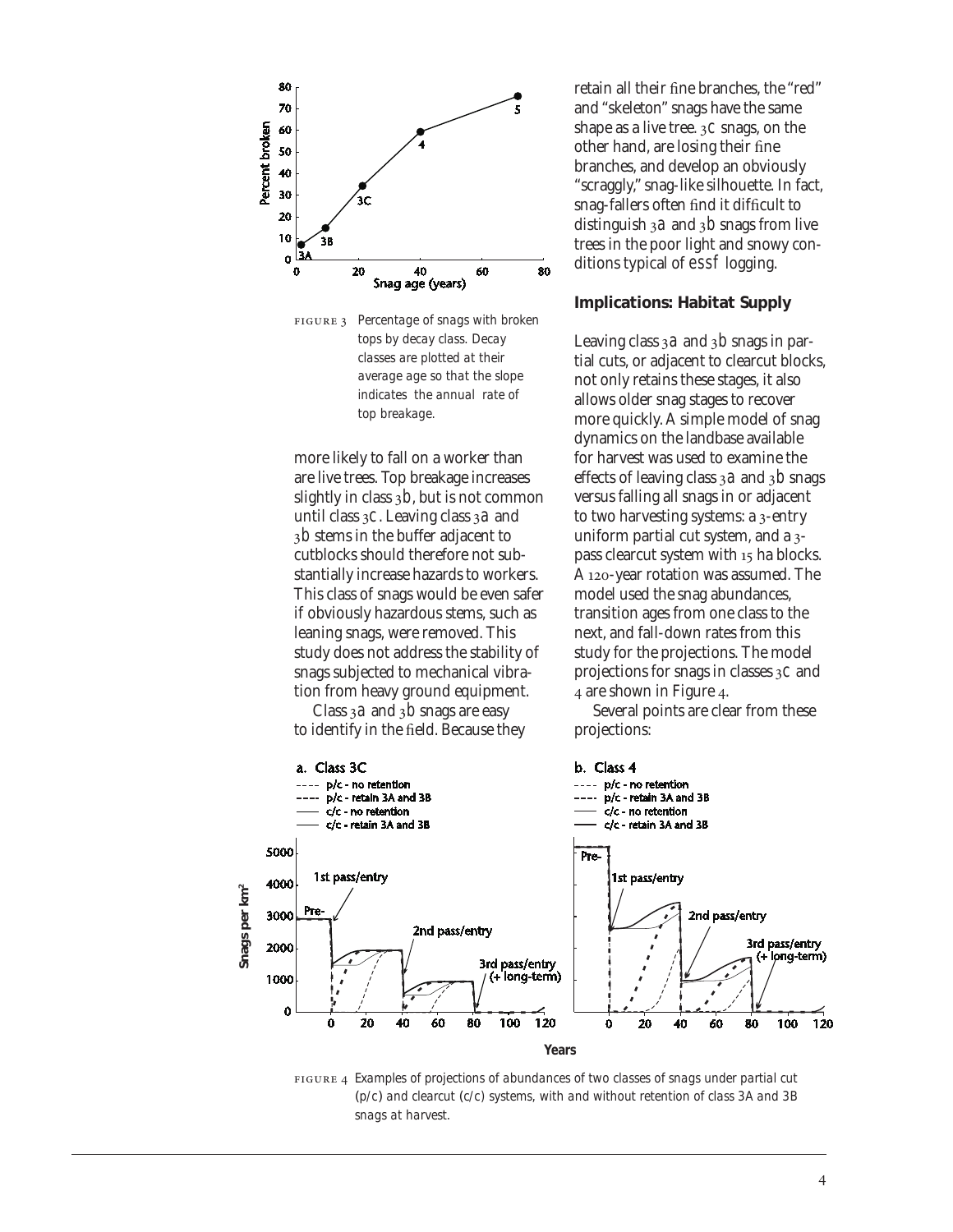- Clearcut systems retain more snags than partial cut systems for the first two passes. If no snag retention is possible in the work area, the part of the leave strips outside the 1.5 tree-height buffer strip around clearcuts is the only place older snags remain.
- With either harvesting system, retaining class  $3a$  and  $3b$  snags allows greater abundance of these and older snags through the first two passes or entries. In partial cuts with no snag retention, class 4 snags are present for only a short part of the first two -year periods.
- Regardless of the harvesting system or type of snag retention, there are no snags at all for several years following the third pass or entry. At this point, all original trees and snags have been removed, and the regenerating trees are not old enough to have produced canopy or subcanopy snags. In the long run, none of the scenarios will provide older-stage snags in forests managed on an industrial rotation (at least, not in the part of the landbase available for harvesting). The only options for a long-term supply of snags are: 1) reserve areas, such as wildlife tree patches, riparian reserves, and environmentally sensitive areas (esas), that are large enough to include areas >1.5 tree-heights from openings, ) individual stems retained throughout the rotation, or ) extended rotation lengths.

### **Are these Results Typical of Other Types of Snags?**

The high abundance of snags at Sicamous Creek is typical of other essf sites. Sicamous Creek is subject to the same high winds and extreme high-elevation weather as other essf sites. Fall-down rates of subalpine fir should therefore be comparable in other essf sites. Subalpine fir is faster growing and softer than sprucespruce snags are therefore likely to have even longer persistence times, and lower fall-down rates, than the subalpine fir snags studied here. However, snags created by root rot or fires have higher fall-down rates than the insect-killed trees examined here (Harrington 1996). Species in other ecosystems may also be quite different (Harmon et al. 1986).

# **References**

- Berg, A., B. Ehnstrom, L. Gustafsson, T. Hallingback, M. Jonsell, and J. Weslien. 1994. Threatened plant, animal, and fungus species in Swedish forests: Distribution and habitat associations. Cons. Biol.  $8:718-31.$
- Bunnell, F.L. and L.L. Kremsater. 1990. Sustaining wildlife in managed forests. Northwest Envir. J.  $6:243-69.$
- Goward, T. and A. Arsenault. 1997. Notes on the assessment of lichen diversity in old-growth Engelmann spruce – subalpine fir forests. Sicamous Ck. Silvicultural Systems Project: Workshop Proceedings. B.C. Min. For., Victoria, B.C.
- Harmon, M.E. and  $12$  others.  $1986$ . Ecology of coarse woody debris in temperate ecosystems. Adv. Ecol. Res. 15:133-302.
- Harrington, M.G. 1996. Fall rates of prescribed fire-killed ponderosa pine. usda For. Serv. Research Paper INT-RP-489. Ogden, Utah.
- Krebs, C.J. 1989. Ecological methodology. Harper and Row, New York, N.Y.
- Thomas, J.W. 1979. Wildlife habitats in managed forests in the Blue Mountains of Oregon and Washington. usda Agric. Handb.  $553$ .

# **Acknowledgements**

Funding for this project, and production of this Extension Note, was provided by Forest Renewal BC projects  $to_{96091}$ -re and  $to_{97175}$ -2re,